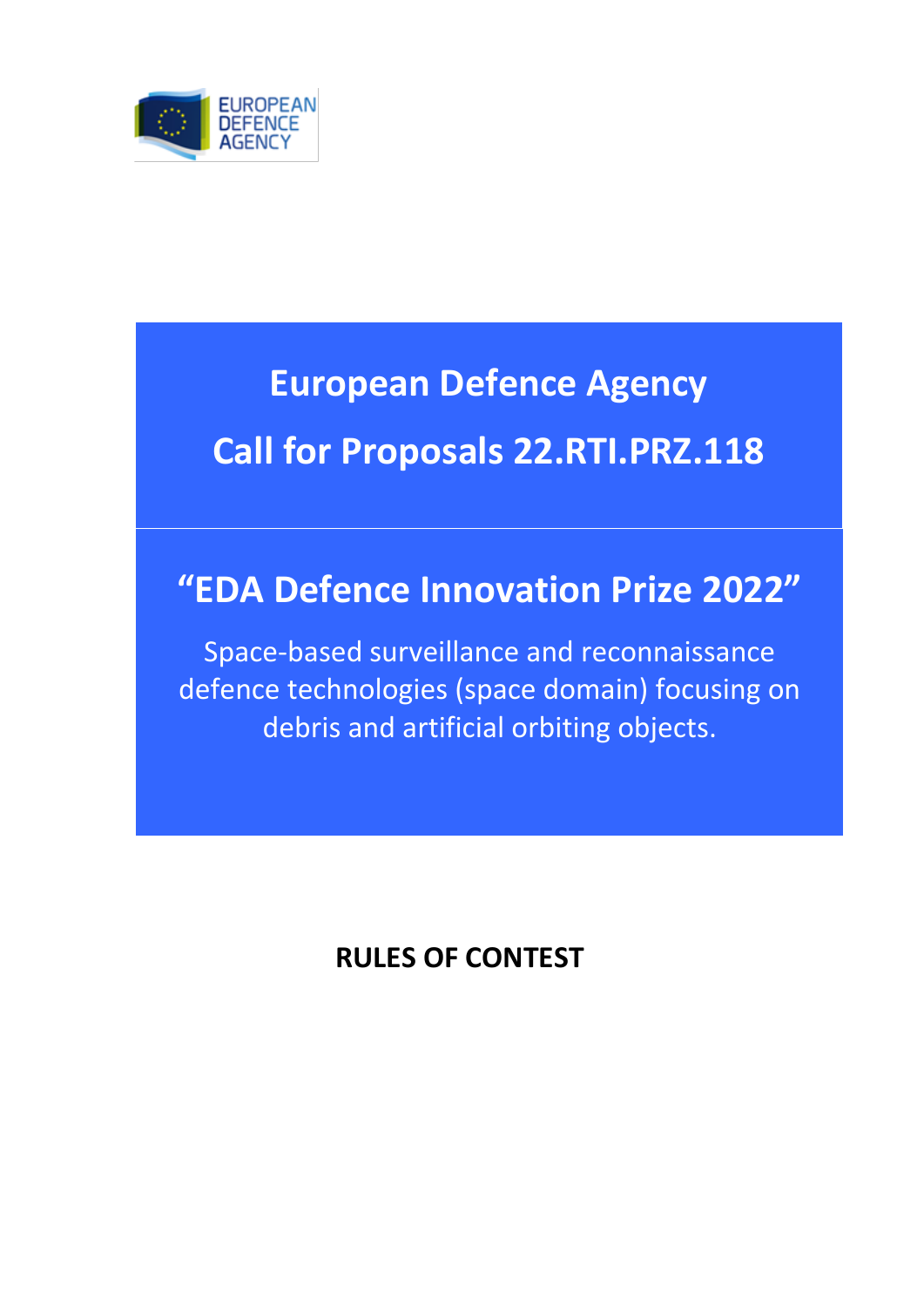# **1. THE INNOVATION FOR DEFENCE PRIZE**

### **1.1. OBJECTIVES PURSUED**

Through this **"EDA Defence Innovation prize 2022"** contest, the European Defence Agency (**EDA**) aims to stimulate engagement of all R&T communities and innovators<sup>1</sup> in order to accelerate access to emerging and potentially disruptive research and if possible, to identify areas in which additional investment is needed to fully address future defence capability needs. This year, the EDA Defence Innovation Prize is done in close collaboration with the European Space Agency (ESA), namely with Space Debris Office withing ESA's Directorate for Operations.

The objective of the contest is to reward innovative defence-related ideas which could be in the future implemented through a collaborative R&T effort within an EDA framework.

It is expected that the prize will stimulate involvement of innovative industrial and research entities within the EDA R&T framework and will contribute to the generation of new defence research projects by exploiting all the possible defence research funding instruments, in accordance with their respective provisions.

The contest will also provide a good opportunity to small and medium sized enterprises, research organizations, universities, and companies, non-traditionally involved in defence R&D activities, to demonstrate their know-how, maximize dual-use synergies and to form valuable partnerships with key players in the defence field.

This contest will reward innovative defence-related ideas addressing the area *Space-based surveillance and reconnaissance defence technologies (space domain) focusing on debris and artificial orbiting objects***.**

We are looking for new, innovative solutions & technologies for space-based surveillance for military operations focusing on debris and man-made objects with unexpected behaviour. In the contested space environment, it is necessary to address the identification and tracking of debris and man-made objects in all orbital regions. In addition, satellite operators (also military ones) need to be provided with collision avoidance tools to support their decision-making for dedicated manoeuvres.

Some examples of these technologies include:

- **Enhanced Space Traffic Management (STM) capabilities for military and dual-use purposes,** such as for instance: tracking in all orbital regions for orbit refinement; safe deorbiting and rapid manoeuvring of military satellites; predicting and avoid potential collisions.
- **Awareness and tracking of debris and man-made objects,** for instance: tracking in all orbit regions for natural and man-made objects; tracking and identifying of objects and threats in space; enhanced ability to maintain real-time awareness of the space domain; space debris detection and tracking through satellite grids; detection of very small LEO debris; space-based telescopes and radars.

The prize winner is expected to propose ideas which would, if implemented between now and 2030, contribute to improve and enhance specific EU defence capabilities.

\_\_\_\_\_\_\_\_\_\_

<sup>1</sup> Albeit no defence specific expertise and/or background is required to participate to the contest, participation from entities already involved in defence related activities is not excluded.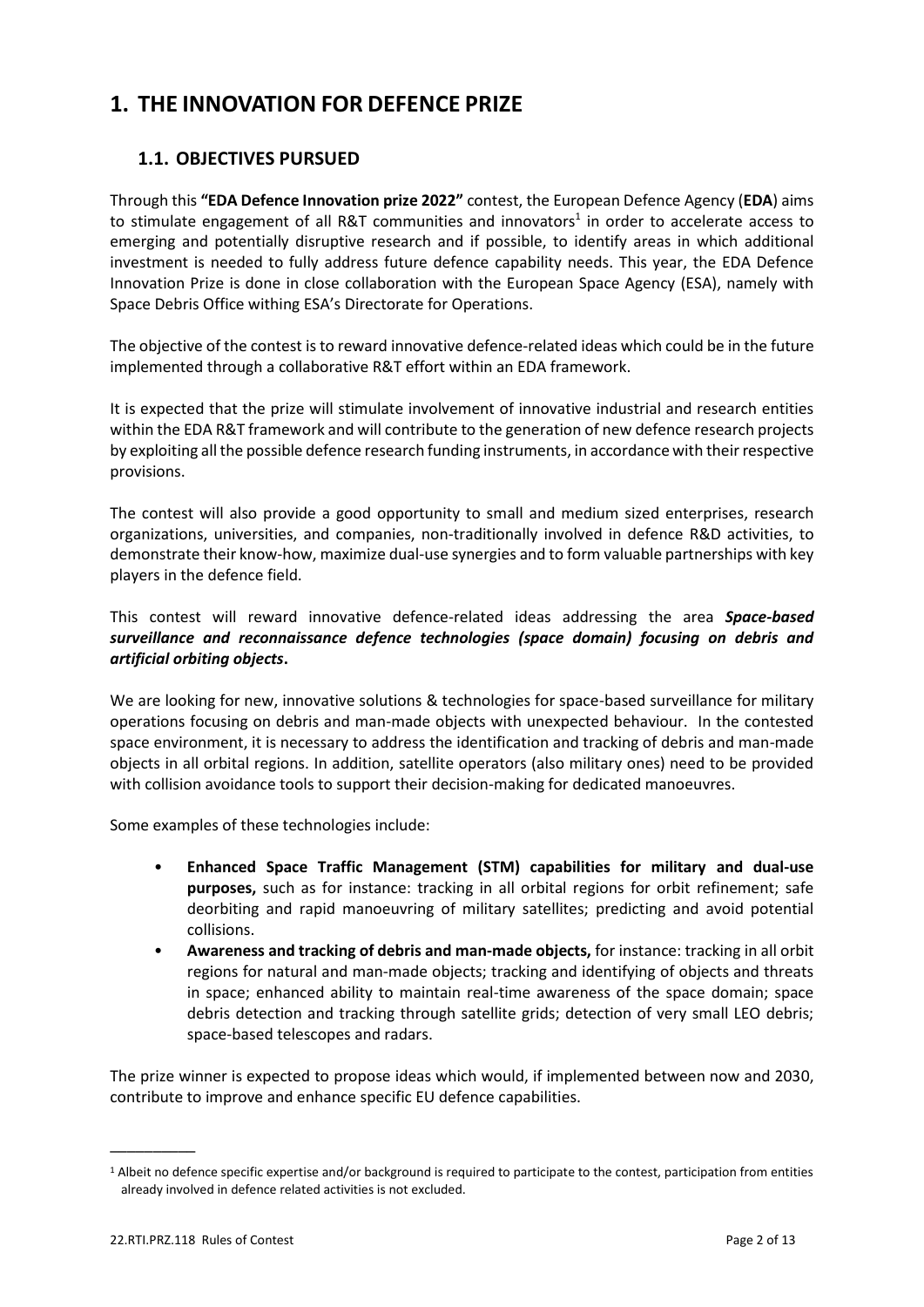#### **1.2.REQUIREMENTS**

Proposals must be original ideas from applicants. They may propose new or improved ways to implement existing solutions, combine them, or adapt them to a different context or target group, but they cannot be exact copies of those.

The applicants must demonstrate the novelty of their solution, in comparison with those already developed/implemented by themselves or by others in their context.

The applicants are also expected to indicate how the participation in the contest may benefit their idea (e.g. prize, mentoring, networking, visibility or other related benefit).

The proposed ideas need to be innovative, implementable through a collaborative project, and affordable in development and exploitation.

Proposals shall be related to the prize topic (section 1.1) and might include, but are not limited to:

- Proposal of development of new technologies and techniques;
- Creation of new engineering processes, operational doctrine, services and capabilities;
- Application and/or adaptation of existing technologies to a different problem or domain.

#### **1.3.AMOUNT OF THE PRIZE**

EDA will award of the prize to the best ideas in the light of the award criteria set out below, with a total value of 30 000 €. In addition, EDA will cover the travel expenses and accommodation, for the winner (up to two representatives) to attend the award ceremony for an amount of up to 1 000 $\epsilon$  per representative.

Subject to the quality of admissible proposals and the budget availability, EDA could consider awarding additional prize(s).

#### **1.4.ADDITIONAL BENEFITS**

The contest has been conceived to offer more than the financial prize. In particular, other incentives will include:

- The winner(s) will have the possibility to promote their ideas through a dedicated article in one of the issues of the EDA magazine (Defence Matters);
- The final award ceremony will be delivered in a formal EDA ceremony with press release coverage;
- The Innovation prize will receive significant coverage on the EDA website and social medias (the name of the winner(s) will be published on EDA channels);
- The prize winner(s) will be given access to the EDA network of experts, having the opportunity to form valuable partnerships to leverage on some of the EDA (e.g. the winner will be also provided with the opportunity to present the idea to the CapTech for potential implementation through a MS funded Cat A or Cat B Project) and EU R&T funding opportunities.
- Proposals over a quality threshold to be set by the evaluation committee (including the winner(s)) will be presented to the CapTechs Moderators in a dedicated workshop to explore the applicability of their proposals to the CapTech's areas of responsibility.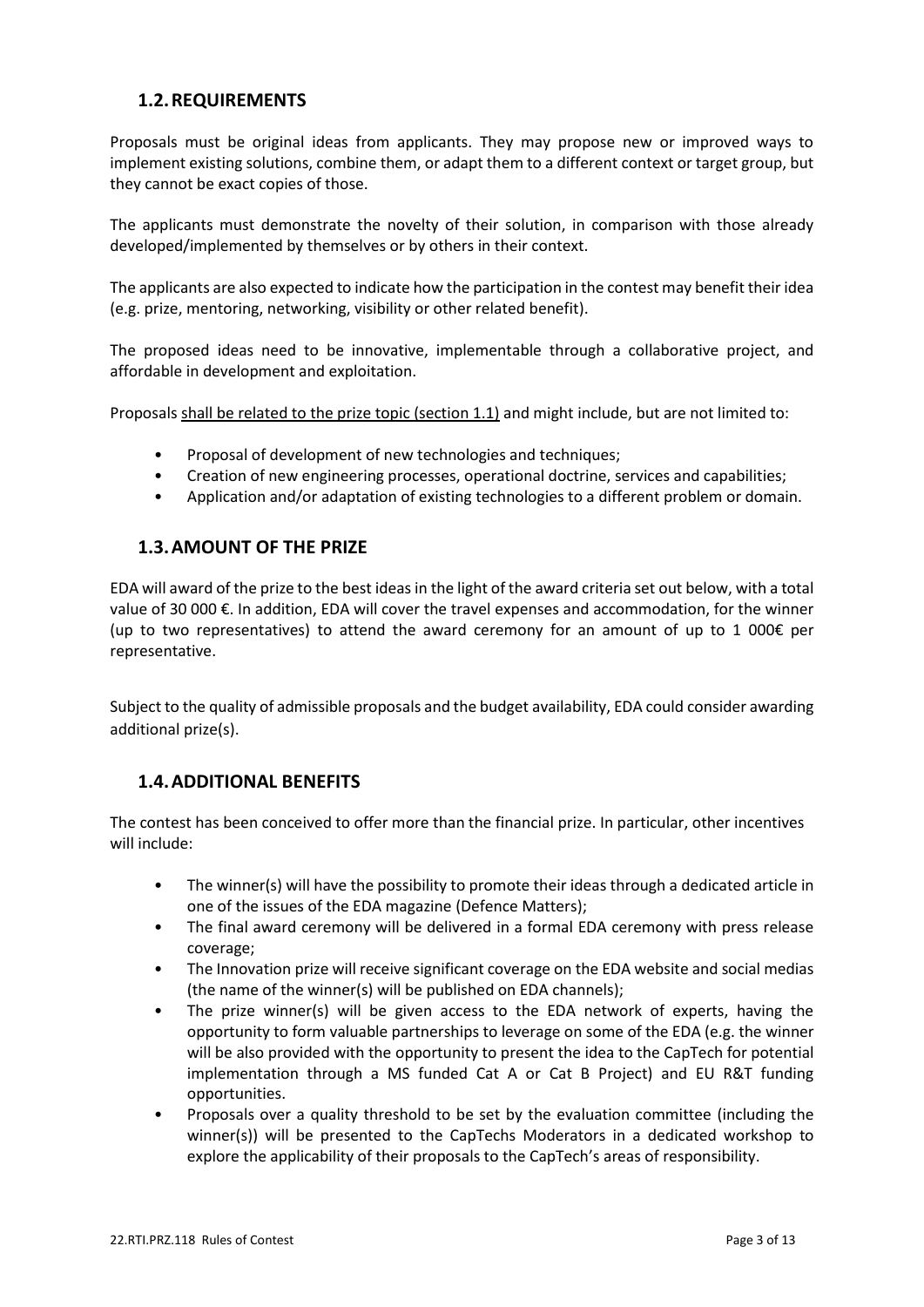# **2. THE PROCEDURE**

This contest is governed in accordance with Article 37 (1) of the Council Decision (EU) 2016/1353.

#### **2.1.PREPARATION OF PROPOSALS**

EDA shall not reimburse expenses incurred in preparing and submitting proposals in response to this contest.

#### **2.2. FORM AND CONTENT OF PROPOSAL**

- Proposals shall be perfectly legible and correct so that there can be no doubt as to words and figures.
- Proposals shall be clear and concise. They must be consistent with all the requirements and instructions laid down in the rules of contest.
- Proposals shall be written in English.
- Proposals shall consist of the following sections:

| <b>Section</b>                                        | Content                                                                                                                                                                                                                                                                                                                                                                           |
|-------------------------------------------------------|-----------------------------------------------------------------------------------------------------------------------------------------------------------------------------------------------------------------------------------------------------------------------------------------------------------------------------------------------------------------------------------|
| <b>Section one</b><br>(Administrative<br>Information) | Proposal Submission Form (Annex 1) (EDA will use the contact details<br>provided in the proposal submission form to contact the applicants<br>about the contest. EDA is not responsible for inaccuracies in the details<br>which have been submitted by the applicants)<br>Legal Entity Form<br>٠<br><b>Financial Identification Form</b><br>Exclusion Criteria form<br>$\bullet$ |
| <b>Section two (Proposal)</b>                         | Technical proposal template (Annex 4)                                                                                                                                                                                                                                                                                                                                             |

#### **2.3.CONTACTS BETWEEN THE APPLICANTS AND EDA**

#### Before the final date for submission of proposals

With regard to clarifications or corrections, contacts between EDA and the applicants before the final date for submission of proposals may take place only in exceptional circumstances and under the following conditions only:

\* EDA may, on its own initiative, inform interested parties of any error, inaccuracy, omission or other clerical error in the text of the contest documents.

This information will be published solely on EDA's website under the link used to access the contest documents.

\* Potential applicants may request clarifications regarding the contest documents. The requests for additional information must be made in writing only through the dedicated functional mailbox [\(procurement@eda.europa.eu\)](mailto:procurement@eda.europa.eu).

Insofar as it has been requested in good time, the answers to the requests for additional information will be published solely on EDA's website (under the link used to access the contest documents) as soon as possible and no later than six days before the submission deadline of proposals.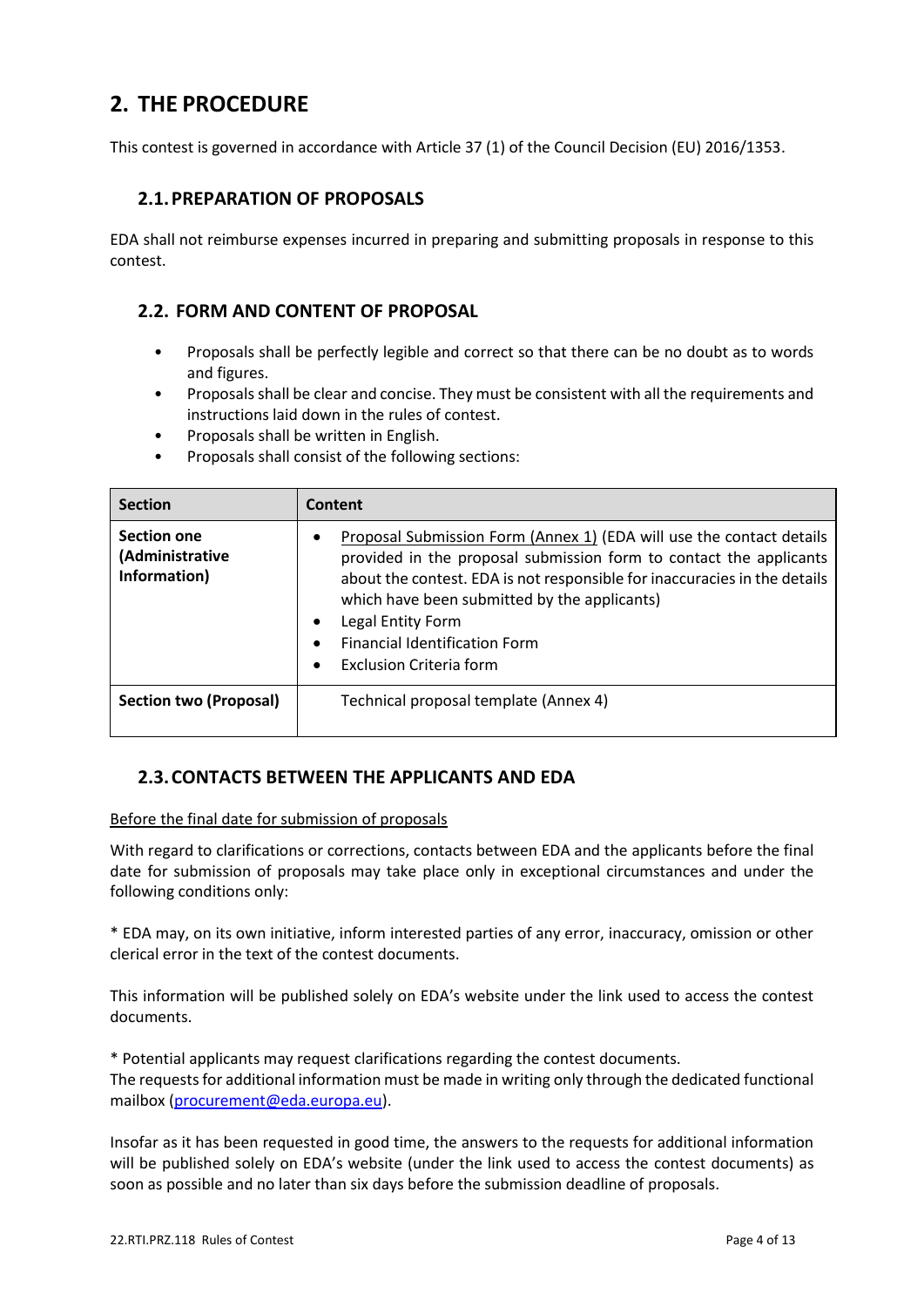Applicants are encouraged to formulate, at least six calendar days before the time limit to submit proposals, any remark, complaint, or objection they would have in relation to all aspects of these contest documents in order that EDA can evaluate the need for corrective measures and implement them before the submission of proposals.

EDA is not bound to reply to requests for additional information made less than six working days before the deadline for submission of proposals.

Any other contacts are prohibited and can lead to the exclusion of the applicant. After the opening of proposals

Contacts between EDA and the applicants after the opening of proposals may take place only in exceptional circumstances and under the following conditions only:

- If clarification or additional evidence in relation to the administrative information is required.

- If clarification is requested or if obvious clerical errors in the proposal need to be corrected, provided that the terms of the proposal are not modified as a result.

In the above cases, the contracting authority may contact the applicant and request a response within a time-limit stipulated in its request.

Any other contacts are prohibited and can lead to the exclusion of the applicant.

#### **2.4.SUBMISSION OF PROPOSALS-TIMELINES**

**Proposals shall be solely submitted by e-mail to the following e-mail address: 22.RTI.PRZ.118@eda.europa.eu.**

**Proposals sent after deadline and/or to a different e-mail address, proposals sent on paper or by fax will be non-admissible.**

**The deadline for the receipt of proposals ("Receipt Time Limit") is 09/09/2022, at 17h00 (Brussels time)**

Following submission of a proposal to the above e-mail address, applicants will receive a receipt confirmation in their mailbox. This receipt is considered as the proof of compliance with the deadline (Receipt Time Limit).

Please inform EDA whether you intend to submit a proposal, by sending an e-mail at the following email address[: procurement@eda.europa.eu](mailto:procurement@eda.europa.eu)

| <b>Timelines</b>                                                                                                                             |                                                  |
|----------------------------------------------------------------------------------------------------------------------------------------------|--------------------------------------------------|
| Launch of the Contest<br>Call for proposals is published on EDA's website                                                                    | Date upon it is<br>published on EDA<br>website   |
| Deadline for Submission<br>Applicants to submit their proposal (with supporting documentation) by<br>e-mail to: 22.RTI.PRZ.118@eda.europa.eu | 09 September 2022<br>At 17h00<br>(Brussels time) |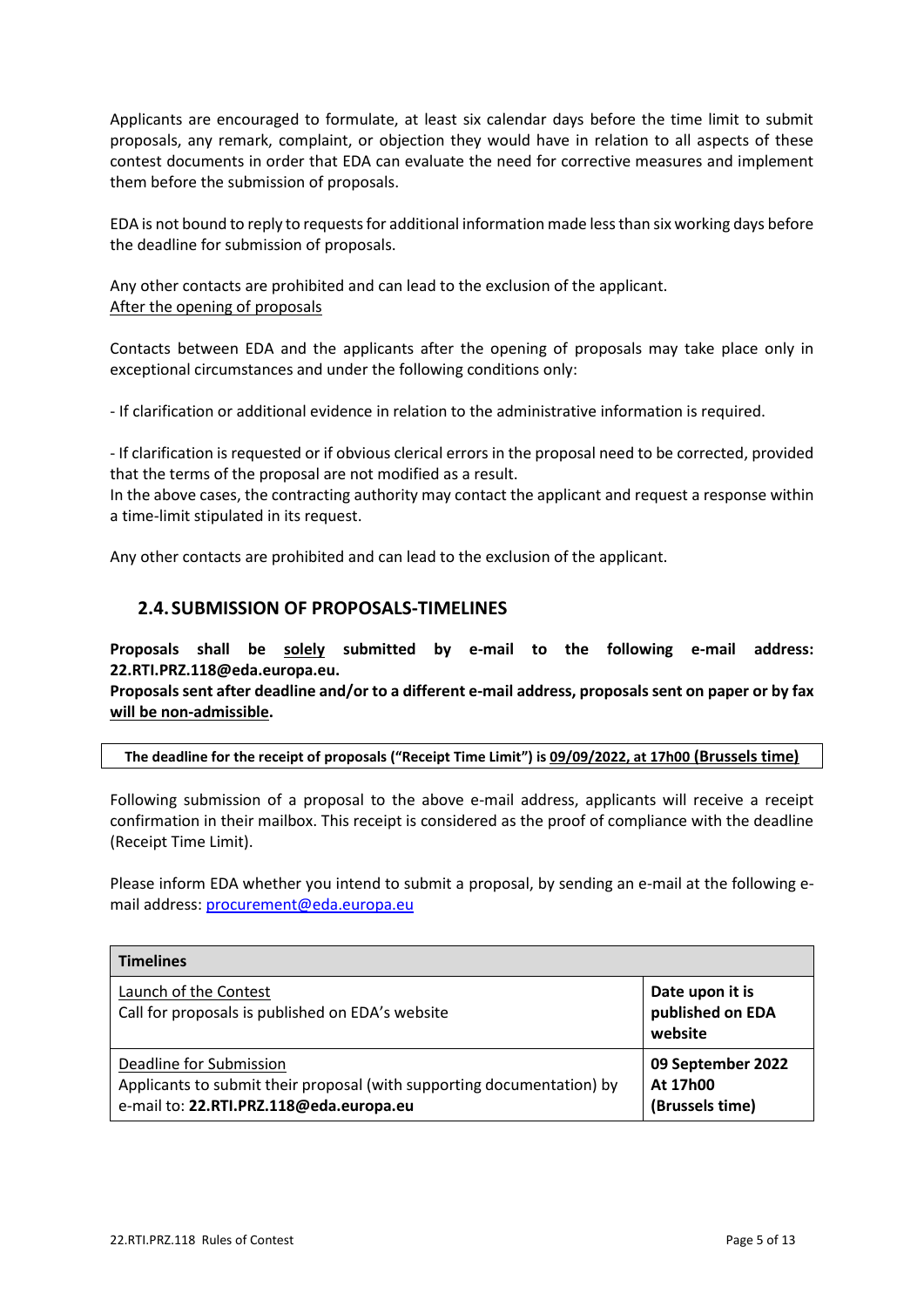| <b>Evaluation of proposals</b><br>Eligible proposals are evaluated by the appointed Evaluation Committees<br>against the award criteria described in section 2.7.3 of this document | September-October<br>$2022^2$    |
|-------------------------------------------------------------------------------------------------------------------------------------------------------------------------------------|----------------------------------|
| Notification Letters to the applicants                                                                                                                                              | End of October 2022 <sup>3</sup> |
| Award ceremony                                                                                                                                                                      | December 2022 <sup>4</sup>       |
| 3rd Defence Innovation Prize Workshop                                                                                                                                               | April-May 2023                   |

## **2.5. ACCEPTANCE OF TERMS AND CONDITIONS**

Submission of a proposal implies acceptance of the terms and conditions set out in the contest documents and, where appropriate, waiver of the applicant's own general or specific terms and conditions. It is binding on the applicant to whom the prize is awarded.

#### **2.6. PROCESSING OF PROPOSALS**

#### **2.6.1.PROTECTION OF PERSONAL DATA**

If processing your reply to this contest involves the recording and processing of personal data (such as your name, address and CV), such data will be processed by EDA in accordance with Regulation (EU) No 2018/1725<sup>5</sup>, pursuant to Article 31 of Council Decision (CSFP) 2015/1835.

Unless indicated otherwise, personal data will be processed by EDA solely for evaluation purposes in accordance with the rules of contest. Details concerning the processing of your personal data are available in the privacy statement at:

#### <http://www.eda.europa.eu/docs/default-source/procurement/privacy-statement.pdf>

You are informed that for the purposes of safeguarding the financial interest of the Union, your personal data may be transferred to EDA's Internal Auditor, to the College of Auditors or to any other body to ensure the adequate implementation of Checks and Audits.

Personal data may be registered in the Early Detection and Exclusion System (EDES) if you are in one of the situations mentioned in Article 136 of the Regulation (EU, Euratom) No 2018/1046 of the European Parliament and the Council of 18 July 2018 on the financial rules applicable to the general budget of the Union. For more information see the Privacy Statement on:

[http://ec.europa.eu/budget/explained/management/protecting/protect\\_en.cfm#BDCE](http://ec.europa.eu/budget/explained/management/protecting/protect_en.cfm#BDCE)

\_\_\_\_\_\_\_\_\_\_

 $2$  This timescale is indicative and may be subject updates by the European Defence Agency

<sup>&</sup>lt;sup>3</sup> This timescale is indicative and may be subject updates by the European Defence Agency

<sup>&</sup>lt;sup>4</sup> This timescale is indicative and may be subject updates by the European Defence Agency

<sup>5</sup> Regulation (EU) No 2018/1725 of the European Parliament and of the Council of 23 October 2018 on the protection of natural persons with regard to the processing of personal data by the Union institutions, bodies, offices and agencies and on the free movement of such data, and repealing Regulation (EC) No 45/2001 and Decision No 1247/2002/EC (OJ L 295, 21.11.2018, p.39) .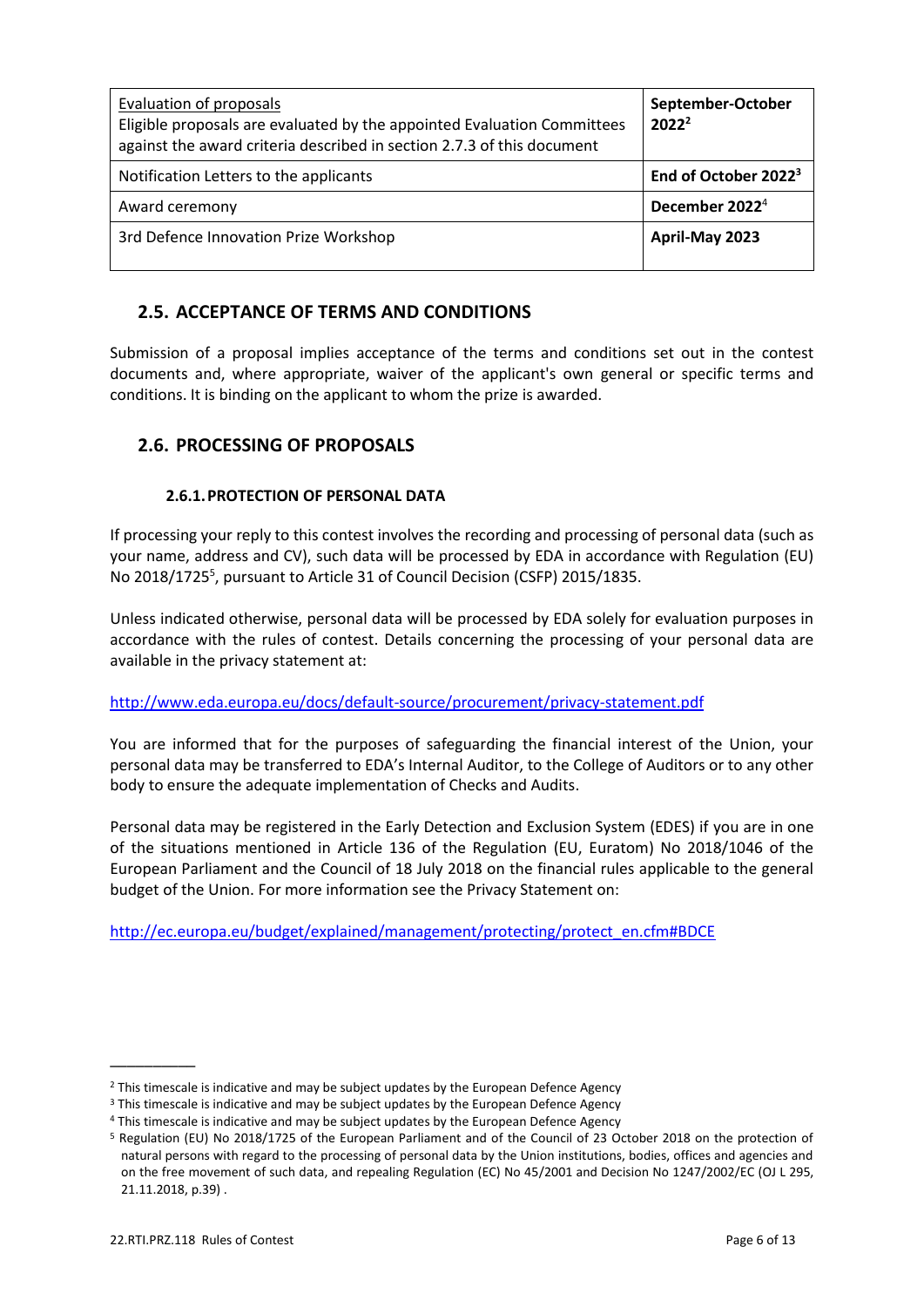#### **2.6.2.CONFIDENTIALITY OF PROPOSALS**

Once EDA has accepted the proposal, it shall become the property of EDA and shall be treated confidentially.

#### **2.7. EVALUATION OF PROPOSALS**

#### **2.7.1.ELIGIBILITY CRITERIA**

Applicants shall be excluded if they do not have access to the contest, in accordance with the provisions laid down here.

The Contest is open on equal terms to all natural and legal persons established within the European Defence Agency participating Member States. When applying the rules of access to the competition, it is the state where the applicant is established which is to be considered. As regards a natural person, it is the State in which the person has his domicile.

Ideas and proposals from all sources, sectors and all types of organisations including for-profit, nonfor-profit, or private companies are welcome. Proposals involving several organisations and/or from different EDA participating Member States are possible. In case of joint proposals by a group of participants the participants must appoint a "Lead participant" to represent them towards EDA. The participants will be jointly responsible and must all fulfil and respect the conditions set out in these rules of contest.

Applicants that have already received any other Union prize that is the subject of the current contest cannot receive a second prize for the same activities.

Applicants may submit more than one proposal and be named as a partner in more than one proposal.

Evidence relating to the identity of the applicant (Section One - Administrative Information)

A. The Legal Entity Form is to be signed by the call for applicant.

A standard template in each EU language is available at: [http://ec.europa.eu/budget/contracts\\_grants/info\\_contracts/legal\\_entities/legal\\_entities\\_](http://ec.europa.eu/budget/contracts_grants/info_contracts/legal_entities/legal_entities_en.cfm) [en.cfm](http://ec.europa.eu/budget/contracts_grants/info_contracts/legal_entities/legal_entities_en.cfm)

The Legal Entity Form shall be accompanied by all the information indicated in the form. Where the proposal involves more than one legal entity, each entity shall provide the form.

B. The Financial identification form shall be duly filled in and signed by the applicant and his or her banker (or to be accompanied by a recent bank statement).

The form is available at the following Internet address: http://ec.europa.eu/budget/contracts\_grants/info\_contracts/financial\_id/financial\_id\_fr.cfm

#### **2.7.2.EXCLUSION CRITERIA**

In accordance with Article 141 of the Regulation (EU, Euratom) No 2018/1046 of the European Parliament and the Council of 1825 July 2018 on the financial rules applicable to the general budget of the Union, amending Regulations (EU) No 1296/2013, (EU) No 1301/2013, (EU) No 1303/2013, (EU) No 1304/2013, (EU) No 1309/2013, (EU) No 1316/2013, (EU) No 223/2014, (EU) No 283/2014, and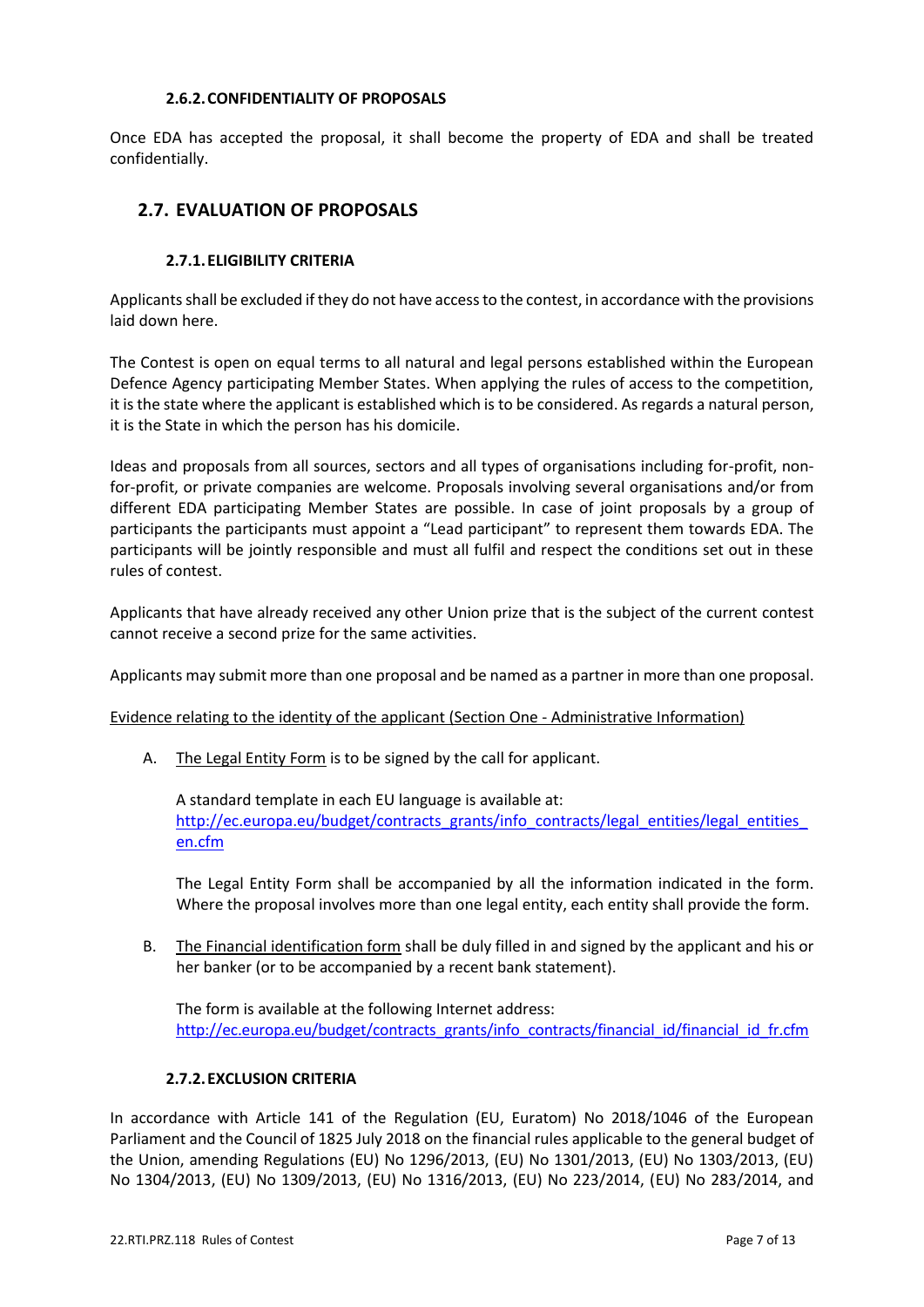Decision No 541/2014/EU and repealing Regulation (EU, Euratom) No 966/2012, a prize may not be awarded to an economic operator who:

- is in an exclusion situation established in accordance with Article 136 of the Financial Rules;
- has misrepresented the information required as a condition for participating in the contest or has failed to supply that information;
- was previously involved in the preparation of the prize documents where this entails a distortion of competition that cannot be remedied otherwise.

#### Evidence relating to the exclusion criteria (Section One)

Applicant or their representatives shall provide a declaration on their honour, duly signed and dated in which they:

- state whether or not they are in one or more of the situations referred to in Articles 136 and 137 of the Financial Regulation and detailed in the form;
- undertake to submit to EDA any additional document relating to the exclusion criteria, that EDA considers necessary to perform its checks, within fifteen calendar days following the receipt of EDA's request.

To this end, applicants shall fill in and sign the declaration in annex to the rules of contest.

Where the proposal involves more than one legal entity, each entity shall provide the form.

#### **2.7.3.COMPLIANCE WITH THE RULES OF CONTEST**

Proposals deviating from the requirements of the contest will be rejected and will not be further evaluated.

#### **2.7.4. AWARD CRITERIA**

The evaluation of the proposals will be carried out by a cross-functional Evaluation Committee composed by EDA staff members, external members from other institutions may be invited to join the Evaluation Committee (e.g. ESA, NATO, EC, etc.).

All eligible proposals will be evaluated based on the submitted proposal and against all award criteria defined below. Upon completion of the evaluation, the Evaluation Committee will provide an evaluation report based on which EDA will decide on the award of the prize.

The applicants must demonstrate the innovation of their proposal in comparison with the current state of play of defence capabilities.

The prize will be awarded to the entity(ies) that, based on the evaluation of the evaluation committee, demonstrate a solution that best addresses the following cumulative criteria (receivesthe highest total points).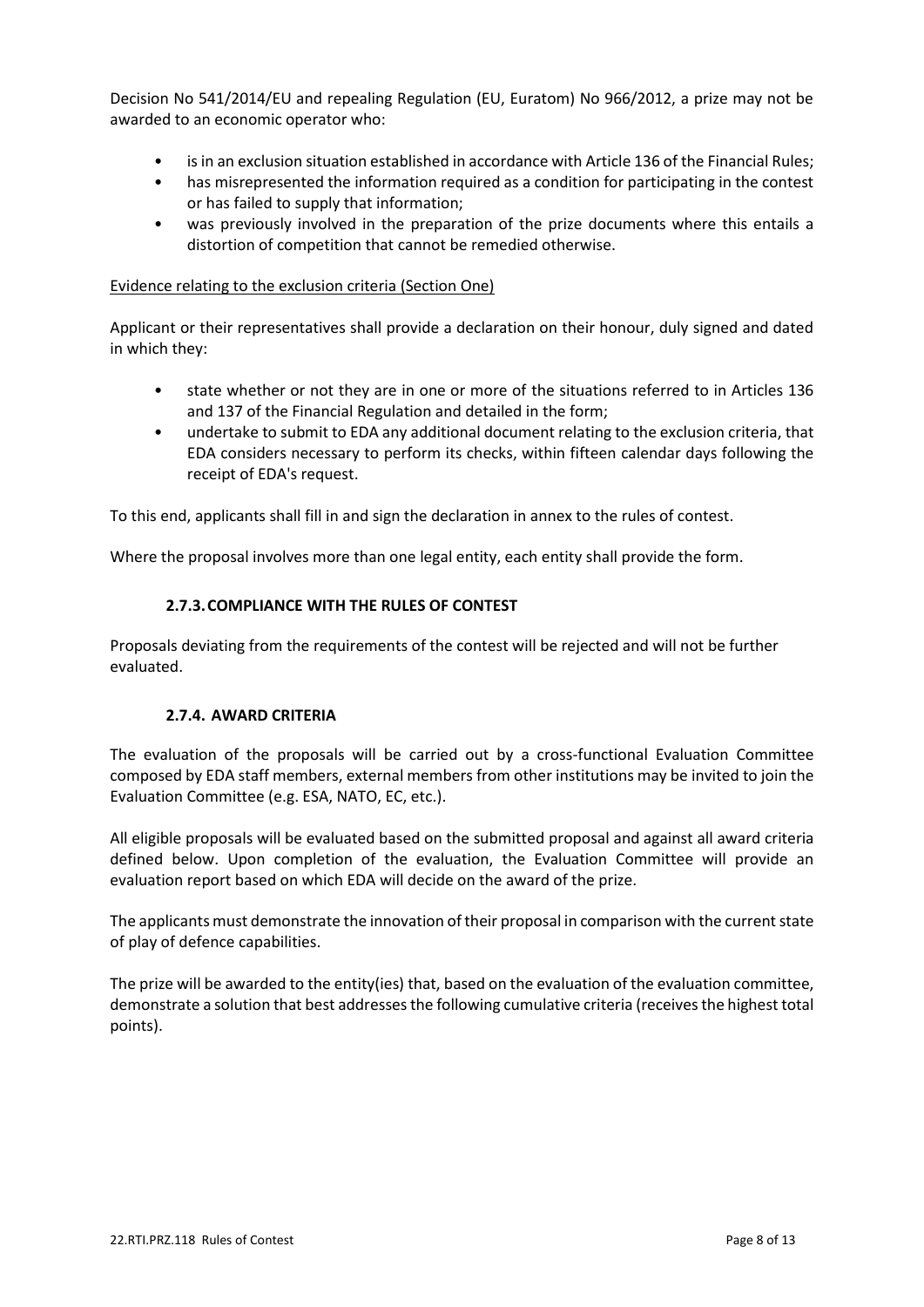The criteria which will be used in the evaluation and ranking will be the following:

|                | <b>Criteria</b>                                                                                                                                                                                                                                                                                                                                                                                                                                                                                | <b>Maximum Points</b> |
|----------------|------------------------------------------------------------------------------------------------------------------------------------------------------------------------------------------------------------------------------------------------------------------------------------------------------------------------------------------------------------------------------------------------------------------------------------------------------------------------------------------------|-----------------------|
| $\mathbf{1}$   | Originality and level of innovation<br>The proposal must include both disruptive and incremental<br>innovations. It will be assessed considering to what extent the<br>proposal differs from similar innovations that have already been<br>developed and implemented.                                                                                                                                                                                                                          | 25                    |
| $\overline{2}$ | Relevance and impact on EU defence capabilities<br>Sub-criterion (2a)<br>20 points: potential of the<br>proposal<br>to<br>comprehensively change the (selected) EU defence capability (ies).<br>Sub-criterion (2b) 5 points: Link to EU defence capabilities                                                                                                                                                                                                                                   | 25                    |
| $\overline{3}$ | Relevance for non-traditional defence R&T communities.<br>The extent to which the proposal can stimulate the engagement of<br>relevant non-traditional defence R&T communities and innovators to<br>demonstrate their know-how, to maximize dual-use synergies and to<br>form valuable partnerships with key players in the defence field. (15<br>points)<br>Proposals presented by Micro, Small and Medium enterprises will<br>obtain 10 extra points (refer to EC definition <sup>6</sup> ). | 25                    |
| 4              | Feasibility of the proposal<br>The proposal's potential to be developed into a project which could be<br>sustained or implemented at European level. It will be assessed<br>considering the feasibility of its implementation through a<br>collaborative effort involving multiple Member States; adequacy of<br>the time schedule and budget, absence of IPR restrictions                                                                                                                     | 15                    |
| 5              | <b>Implementation and Value for the Member States</b><br>The proposal potential to implementing the innovative solution in order<br>to maximize the value for the Member States. During the presentation<br>topics such as expected result to Member States, work breakdown<br>structure, project steps to be followed, personnel, infrastructure, tools<br>and methodologies requirements, will be assessed.                                                                                  | 10                    |
|                | <b>Total</b>                                                                                                                                                                                                                                                                                                                                                                                                                                                                                   | 100                   |

#### **2.7.5. Incremental Evaluation Procedure**

This evaluation of the ideas will be based on a three steps approach as detailed hereunder.

- **Step 1:** Focus on Criterion 1. Only the ideas demonstrating full or substantial innovation will move to the next step (at least 20 out of 25 points)
- **Step 2:** Only those proposals who pass step 1 will be evaluated using Criteria 2, 3 and 4. The ones demonstrating relevance for the EU defence and proving to be feasible will move to the next step (at least 75 out of 90 points)
- **Step 3:** Only those proposals who pass the step 2 will be evaluated using Criterion 5. These proposals will be invited for a presentation to the Evaluation Committee (15 min + 5 Q&A)

 $\overline{\phantom{a}}$ 

<sup>6</sup> https://ec.europa.eu/growth/smes/sme-definition\_en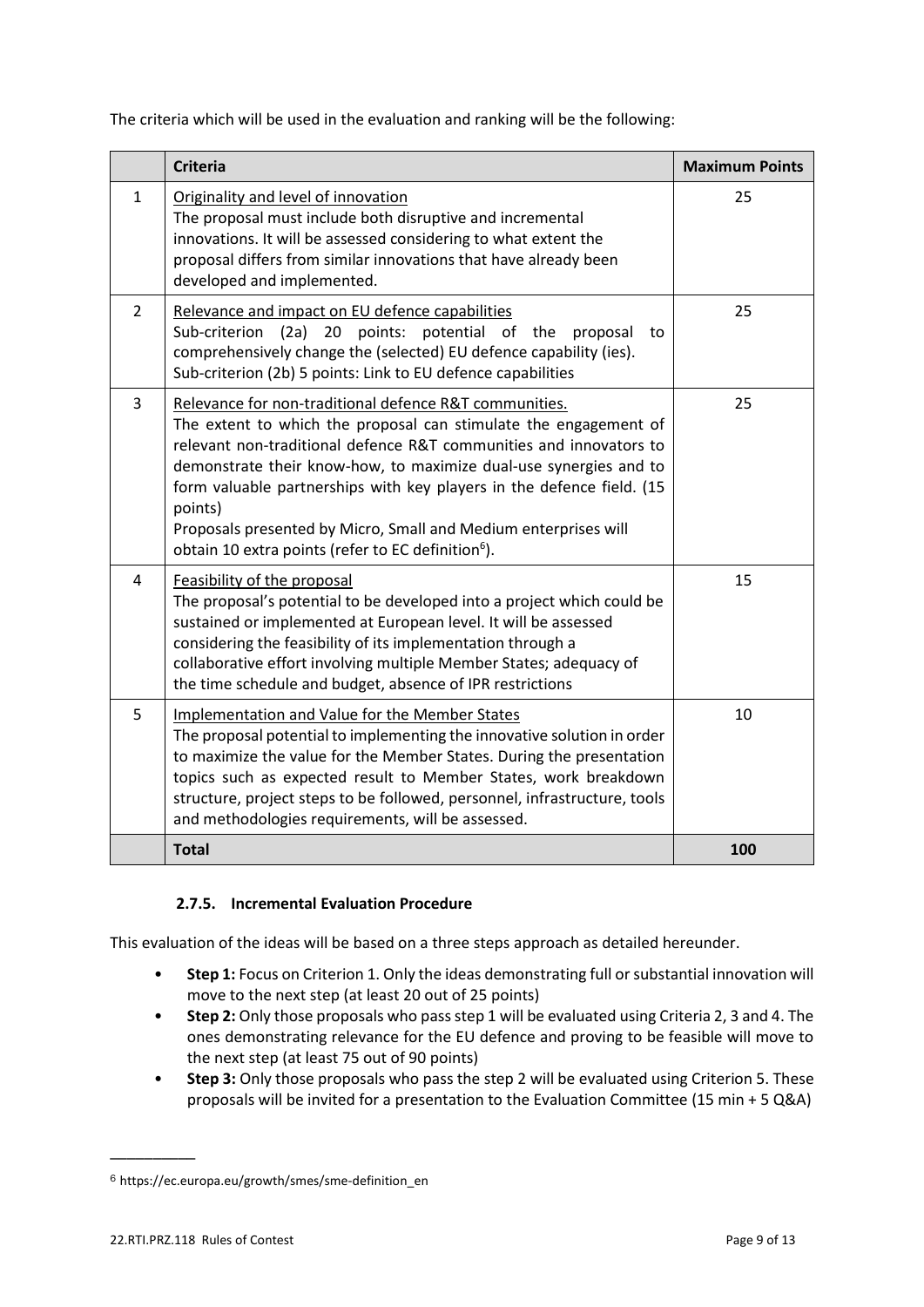#### **2.8.PROPOSAL**

Applicants must present their ideas in a manner as concise as possible. Proposals must be up to 5 pages in length in total (in word or pdf file). The use of the technical proposal template (Annex 4) is **mandatory**.

#### **2.9.AWARD OF PRIZE AND NOTIFICATION TO APPLICANTS**

EDA will inform applicants of decisions reached concerning the award of the prize, including the grounds for any decision not to award the prize or to recommence the procedure.

All applicants will be informed of the outcome of this procedure by e-mail. It is the applicant's responsibility to provide a valid e-mail address together with their contact details in their proposal and to check their e-mail regularly. Please make sure that the communication from EDA is not classified as spam mail.

This invitation to submit a proposal in response to this contest is in no way binding on EDA. The contracting authority may cancel the contest or decide not to award the prize without any obligation to indemnify the applicants if no proposals are received, the jury does not find a winner, or the winner is not eligible or must be excluded.

This decision shall be substantiated, and the applicants notified. No compensation may be claimed by applicants whose proposal has not been accepted, including when EDA decides not to award the prize.

# **3. OTHER CONDITIONS**

#### **3.1.PAYMENTS**

The prize will be paid by EDA to the Prize(s) winner(s) after the award ceremony by bank transfer in one instalment.

#### **3.2.OWNERSHIP OF THE RESULT-INTELLECTUAL PROPERTY RIGHTS**

Ownership of the idea and of its implementation results, including industrial and intellectual property rights, and of the reports and other documents relating to it, shall be vested in the applicant.

Without prejudice to the previous paragraph, the participants grant EDA the right to display, reproduce by any technical procedure, translate or communicate the summary idea and its results by any medium, including on the contest webpage, provided it does not thereby breach its confidentiality obligations or existing industrial and intellectual property rights.

By submitting a proposal, applicants declare that they have obtained, or will obtain, all authorisations, consents and permissions necessary to submit their proposal, carry out their proposal and comply with these rules of contest and, to the best of their knowledge, that their proposal will not infringe any intellectual property or other third-party rights or breach any contractual obligation.

The European Defence Agency assumes no responsibility for disputes between persons claiming copyrights on any sort in relation to a proposal submitted for the contest.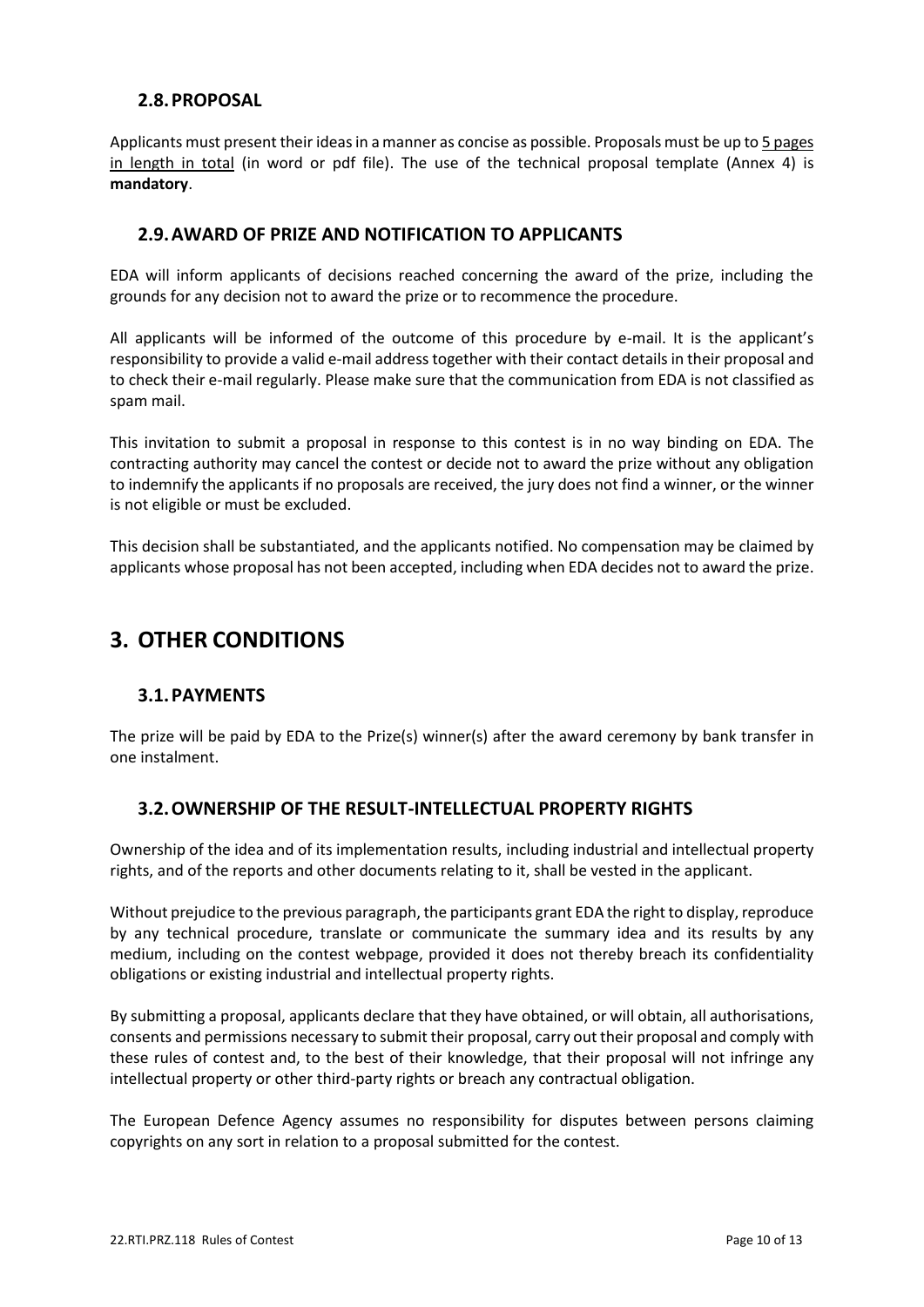Where industrial and intellectual property rights, including rights of third parties, exist prior to the Competition ("pre-existing intellectual property rights"), applicants shall establish a list which shall specify all rights of ownership and use in the pre-existing intellectual property rights and may be asked to disclose it to EDA - should they be proposed as winners - at the latest prior to the commencement of implementation of their idea.

The winner of the contest shall ensure that they have all rights to use any pre-existing intellectual property rights in implementation of their idea.

#### **3.3.PUBLICITY**

#### **3.3.1.PUBLICITY BY THE WINNER OF THE PRIZE**

Unless EDA requests or agrees otherwise, any communication activity related to the action (including in electronic form, via social media, etc.) is subject to prior approval by EDA and must:

(a) display the EDA's logo and

(b) include the following text: This action has been awarded the "EDA Defence Innovation Prize 2022" from the European Defence Agency.

#### **3.3.2.PUBLICITY BY EDA**

By entering the contest, applicants authorise EDA to use of their name and the summary of their proposal for its communication and publicising activities and in order to present the project to the relevant CapTechs.

If an entry is submitted by a group of individuals or organisations, the person completing the entry form is responsible for compliance with these rules of contest by other group members.

EDA shall also be authorised to publish (in whatever form and medium) the name of the winner and the finalists, their locality, the amount of the prize and its nature and purpose and that the applicants may request EDA to waive such publication if disclosure risks threatening its security and safety or harm its commercial interest.

Photos and videos taken by EDA either in preparation of the award ceremony or during the award ceremony are the sole property of EDA and might be used for its communication and publicising activities, while respecting Intellectual Property Rights.

#### **3.4. LIABILITY**

The European Defence Agency may not be held responsible for any claim relating to the activities carried out in the framework of the contest by the applicant.

The European Defence Agency shall not be held liable for any damage caused or sustained by any of the participants, including any damage caused to third parties as a consequence of, or during the implementation of the activities related to the prize.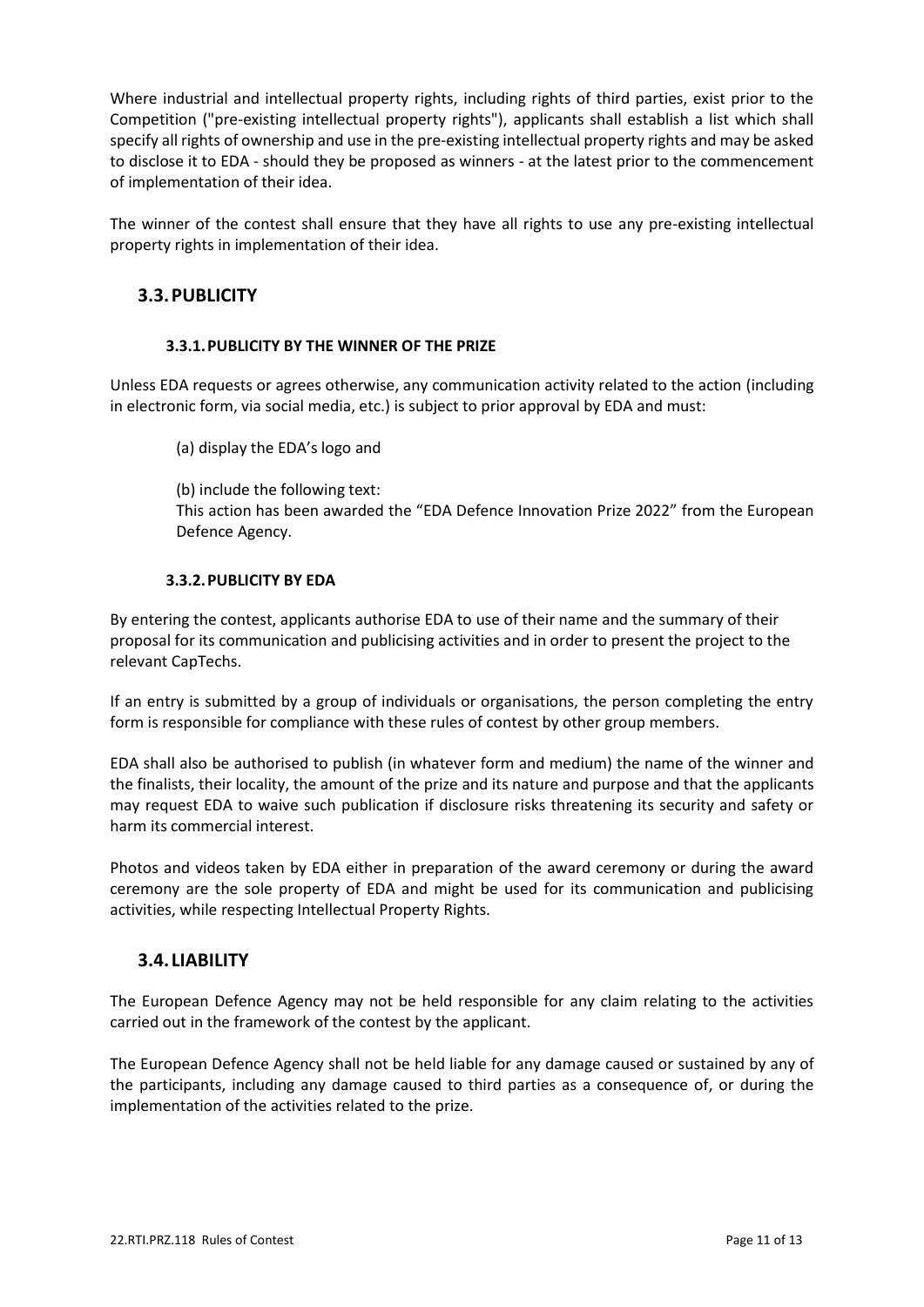#### **3.5.APPLICABLE LAW**

The contest is governed by the applicable European Union law complemented, where necessary, by the law of Belgium.

The General Court or, on appeal, the Court of Justice of the European Union, shall have sole jurisdiction to hear any dispute between the Union and any participant concerning the interpretation, application or validity of the rules of this contest, if such dispute cannot be settled amicably.

#### **3.6.CHECKS AND AUDITS**

The applicants accept that, if they are awarded a prize, EDA, OLAF and to the College of Auditors may carry out checks and audits in relation to the contest and the received prize.

#### **3.7.WITHDRAWAL OF PRIZE-RECOVERY OF UNDUE AMOUNTS**

EDA may withdraw the prize after its award and recover all payments made in the following case:

• The winner is in serious breach of its obligations under this Rules of Contest (is under an exclusion situation, has provided false information etc.).